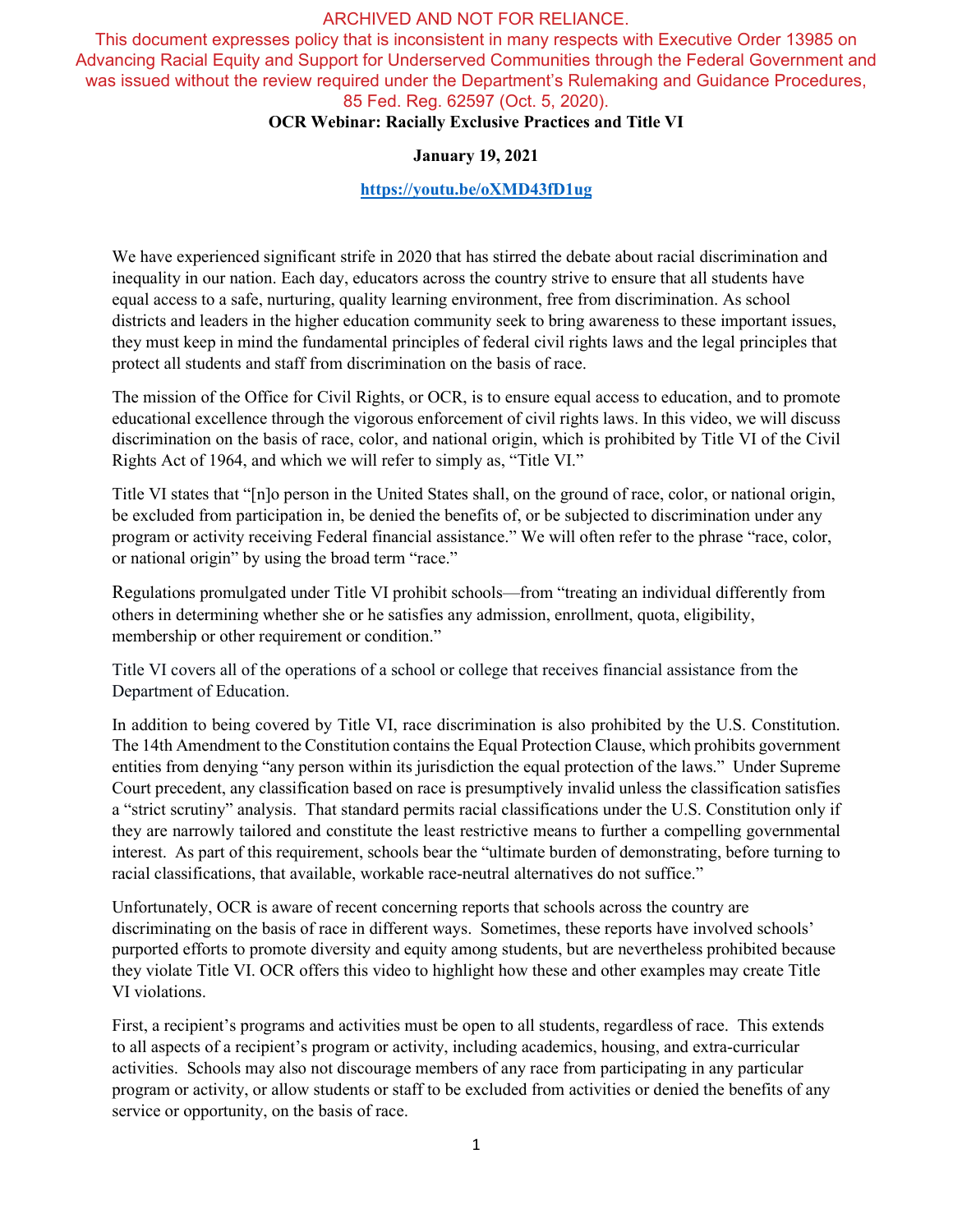This document expresses policy that is inconsistent in many respects with Executive Order 13985 on Advancing Racial Equity and Support for Underserved Communities through the Federal Government and was issued without the review required under the Department's Rulemaking and Guidance Procedures, 85 Fed. Reg. 62597 (Oct. 5, 2020).

Any program or activity designed to foster inclusion of any particular group protected under Title VI, must still be made open to all, and advertised as such.

For instance, schools may not designate certain housing or dormitories only for students of a specific race, or exclude students of a particular race or races from such housing.

Similarly, schools may not create designated "safe spaces" that admit or exclude individuals on the basis of race.

Also, since the Supreme Court's landmark 1954 decision in *Brown v. Board of Education*, schools have been barred from segregating students according to race in classes, seminars, lectures, trainings, athletics, clubs, orientations, award ceremonies, graduations, or other meetings. This includes, of course, segregation that occurs in a virtual or online format as well.

At the same time, schools also may not offer counseling, mentoring, liaisons, alumni networking, or similar assistance to students in a way that favors or excludes individuals on the basis of race.

Now let's discuss assignments and grading policies. Schools may not use race when administering their academic programs. For example, neither schools nor instructors may have students participate or complete assignments on the basis of their race, such as assigning different work to students, because of their race, or assigning certain grades to students on the basis of race. Schools are also not permitted to ask that certain students engage with the class in a specific manner, based on race. Similarly, it is improper to give students of a particular race extra time or resources, such as the use of notes or textbooks, to complete an assignment. Schools also may not grade students differently or apply different grading criteria to students based on race.

Third, schools may not treat student organizations differently based on the race of their members. For example, a school may not refuse to recognize a student organization based on the actual or perceived race of its members, nor may a school advertise that it will grant lower registration fees to organizations on the basis of race.

Fourth, OCR is aware that some schools may be considering prioritizing the return of students to school based on impermissible categories, such as race. A COVID-19 reopening plan—or any school policy that prioritizes, otherwise gives preference to, or limits programs, supports or services to students based on their race, color, or national origin— regardless of how that plan is formulated—will generally violate Title VI.

Fifth, OCR recognizes schools must make local decisions that take into consideration the health, safety, and well-being of all their students and staff. Schools, however, may not use a student's race as a basis for either prioritizing students for receiving immunizations, or exempting students from vaccination or immunization requirements.

We also want to address the use of curriculum, training materials, or classes that are based on racial classifications or racial stereotypes of individuals solely based on their race. In some cases, these materials may violate Title VI because they could constitute racial harassment, or require teachers to engage in activities that result in different treatment of students on the basis of race.

One example that might violate Title VI is advocating a position that a particular race is collectively guilty of misconduct, or advocating a position that a particular race or something about that race is negative or evil. Title VI might also be violated if part of a curriculum instructs students that members of a particular race or racial identity pose specific dangers to other individuals, or if it advocates or forces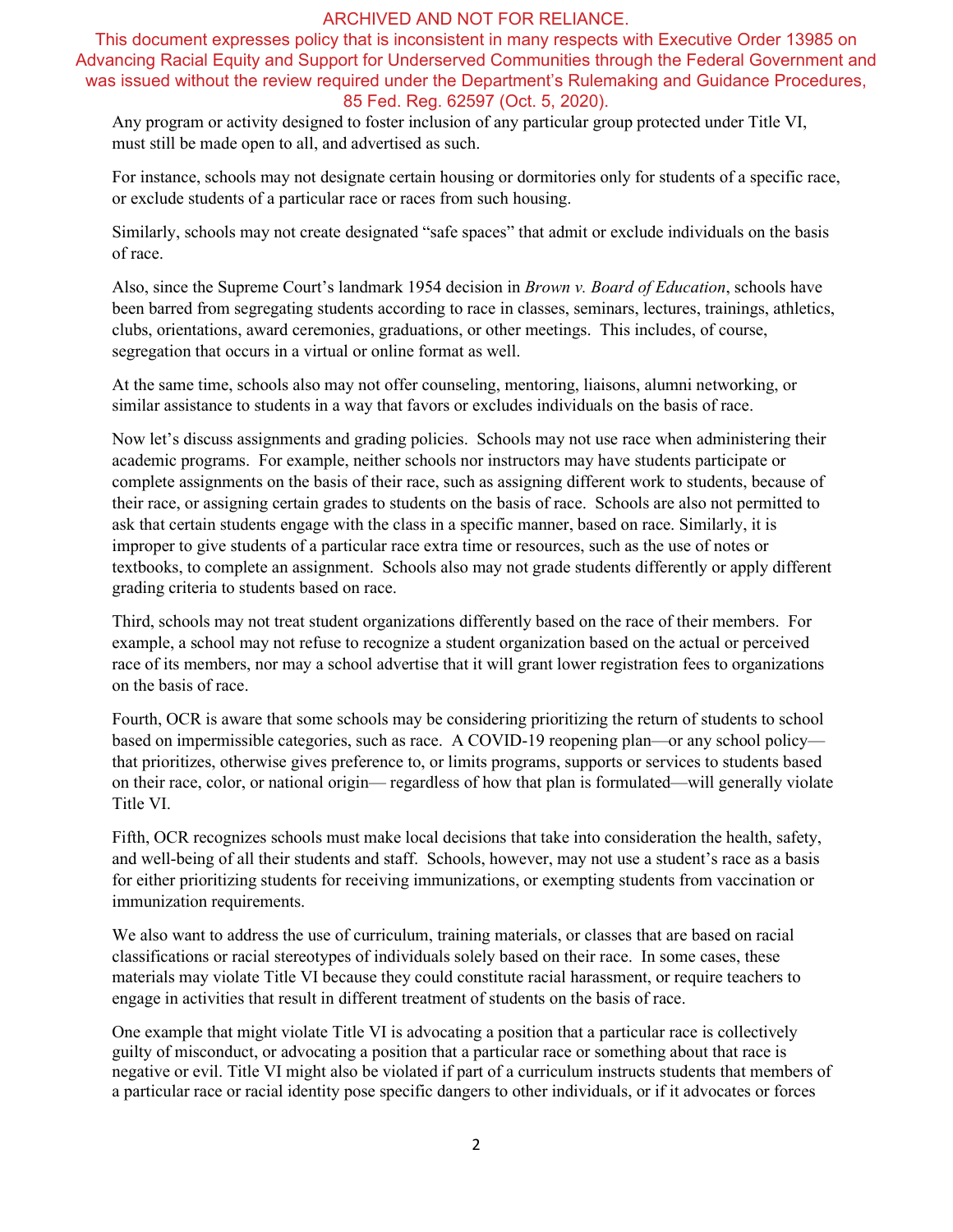This document expresses policy that is inconsistent in many respects with Executive Order 13985 on Advancing Racial Equity and Support for Underserved Communities through the Federal Government and was issued without the review required under the Department's Rulemaking and Guidance Procedures, 85 Fed. Reg. 62597 (Oct. 5, 2020).

members of certain races to deconstruct or confront their racial identities. For instance, a school may not advocate that students adopt specific beliefs based on their race, such as urging that white students be white without signing on to whiteness. These sorts of exercises would also be impermissible if used in the context of ascribing specific characteristics or qualities to all members of other races.

In the same vein, training which is designed to separate individuals by race, or pressure members of a certain race to repudiate or "recover from" their race, raises the same Title VI issues. This includes instructing members of a particular race or races that they must "re-wire" themselves, or segregating students or administrators in a professional development training into groups on the basis of race, or holding cabinet meetings that similarly segregate participants on the basis of race.

Similarly, a school may not establish or sponsor groups that limit participation based on race, such as a committee made up of staff or students that is only open to some individuals, based on their race.

It is important to remember that OCR has consistently reaffirmed that the Federal civil rights laws it enforces protect students from prohibited discrimination, and are not intended to restrict expressive activities or speech protected under the U.S. Constitution's First Amendment. When evaluating whether Title VI's antidiscrimination protections threaten to chill the teaching of curricula that may offer great value to students, First Amendment caselaw takes into account a school's legitimate pedagogical interest in explaining and effectively and lawfully addressing racism.

Seventh, Title VI protects all persons from discrimination, including parents and guardians, students, and to a limited degree, employees. Thus, Title VI's protections against race discrimination extend to the hiring, promotion, and tenure practices of institutions.

For example, it is likely a violation of Title VI to require employees or interviewees of a certain race to acknowledge privilege based on their race or admit to participating in a form of racial supremacy.

Lastly, in exchange for federal financial student aid under Title IV of the Higher Education Act of 1965, institutions of higher education must submit assurances to the U.S. Department of Education that they comply with Title VI. Some institutions make material nondiscrimination and equal opportunity representations to students, parents, and consumers in the market for education certificates.

Yet in recent months, some institutions have contradicted these signed assurances and representations, and publicly stated that their educational programs are and for decades have in fact been racist. Some institutions have asserted that their curricula harbors, perpetuates, or is rooted in "systemic racism." At other institutions, administrators and faculty have stated that they are themselves in fact, racist—either in earnest, or perhaps in response to pressure from peers or school administrators. This purported racism has been the basis for institutions implanting race-based diversity measures for hiring, procurement, teaching, fellowship, and research funding.

OCR has concerns that these statements are episodes of hyperbolic virtue signaling. Moreover, OCR is particularly concerned that these admissions are being used as a pretext to discriminate against individuals on the basis of race in violation of Title VI. OCR stands ready to accept complaints from students or others alleging that a school has engaged in violations of Title VI as a means of remedying purported systemic racism.

The Department has serious concerns that some schools are carrying out their education programs and activities in a manner that treats students differently based on their race. While the Department is bound to adhere to the First Amendment's free speech protections, it is impermissible to assign students and individuals specific characteristics based solely on their race, and insist that members of specific racial